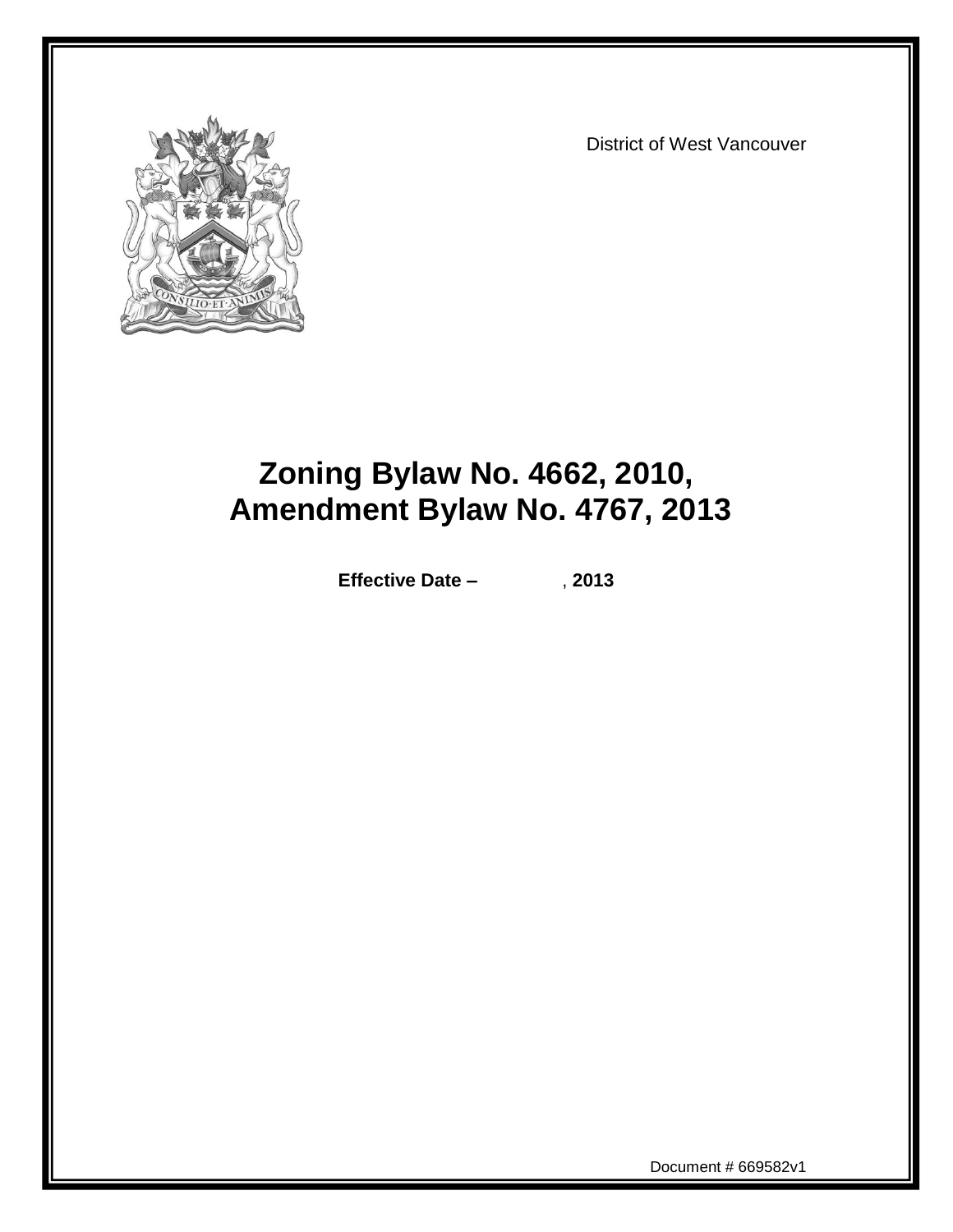## District of West Vancouver

# **Zoning Bylaw No. 4662, 2010, Amendment Bylaw No. 4767, 2013**

A bylaw to rezone certain real property bounded by 13th Street, 14th Street, Marine Drive, and Bellevue Avenue to CD50 – Comprehensive Development Zone 50 (1300 block Marine Drive, south side).

WHEREAS the Council of The Corporation of the District of West Vancouver deems it expedient to provide for amendment of the Zoning Bylaw.

NOW THEREFORE, the Council of the District of West Vancouver enacts as follows:

### **Part 1 Citation**

1.1 This bylaw may be cited as "Zoning Bylaw No. 4662, 2010, Amendment Bylaw No. 4767, 2013".

### **Part 2 Adds the CD50 Zone**

2.1 Zoning Bylaw No. 4662, 2010, Schedule A, Section 600 Comprehensive Development Zones is hereby amended by adding the CD50 – Comprehensive Development Zone 50 (1300 block Marine Drive, south side), as set out in Appendix A to this bylaw.

### **Part 3 Amends Zoning Maps**

- 3.1 Zoning Bylaw No. 4662, 2010, Schedule A, Section 852, Schedule 2, Zoning Maps is hereby amended by changing the zoning of the lands as shown bounded by the dashed line on the map in Appendix B to this bylaw,
	- From: C2 Commercial Zone 2; CR2 Commercial Restricted Zone 2; RS5 Single Family Dwelling Zone 5; and PU1 – Public Use Zone 1;
	- To: CD50 Comprehensive Development Zone 50 (1300 block Marine Drive, south side).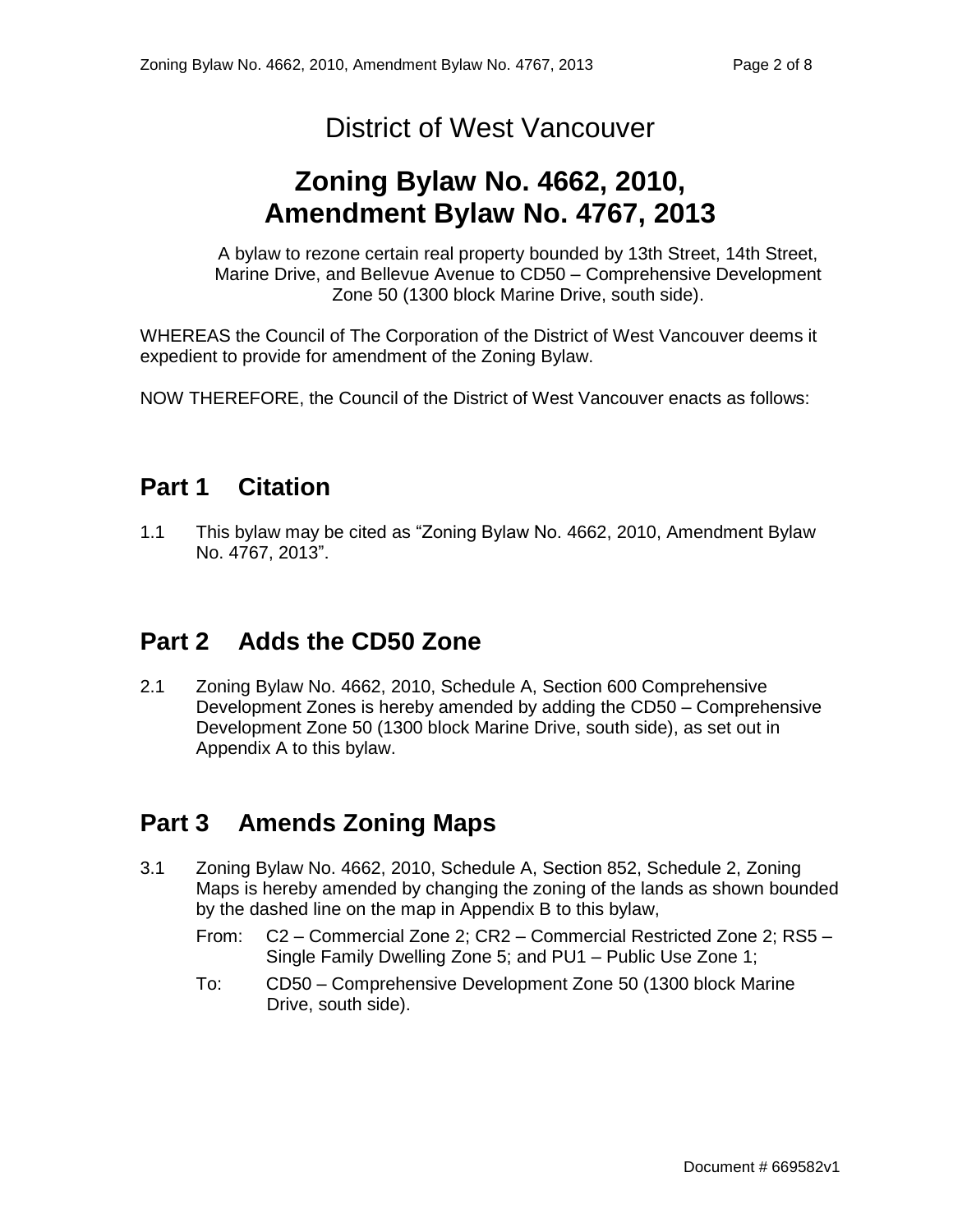## **Appendices**

- Appendix A: CD50 Comprehensive Development Zone 50 (1300 block Marine Drive, south side)
- Appendix B: Amendment to Zoning Bylaw No. 4662, 2010, Schedule A, Section 852, Schedule 2, Zoning Maps

READ A FIRST TIME on October 21, 2013

PUBLIC HEARING HELD on \_\_\_\_\_\_\_\_\_\_\_\_, 2013

READ A SECOND TIME on \_\_\_\_\_\_\_\_\_\_\_\_, 2013

READ A THIRD TIME on \_\_\_\_\_\_\_\_\_\_\_\_, 2013

ADOPTED by the Council on \_\_\_\_\_\_\_\_\_\_\_\_, 2013

\_\_\_\_\_\_\_\_\_\_\_\_\_\_\_\_\_\_\_\_\_\_\_\_\_\_\_\_\_\_ Mayor

\_\_\_\_\_\_\_\_\_\_\_\_\_\_\_\_\_\_\_\_\_\_\_\_\_\_\_\_\_\_ Municipal Clerk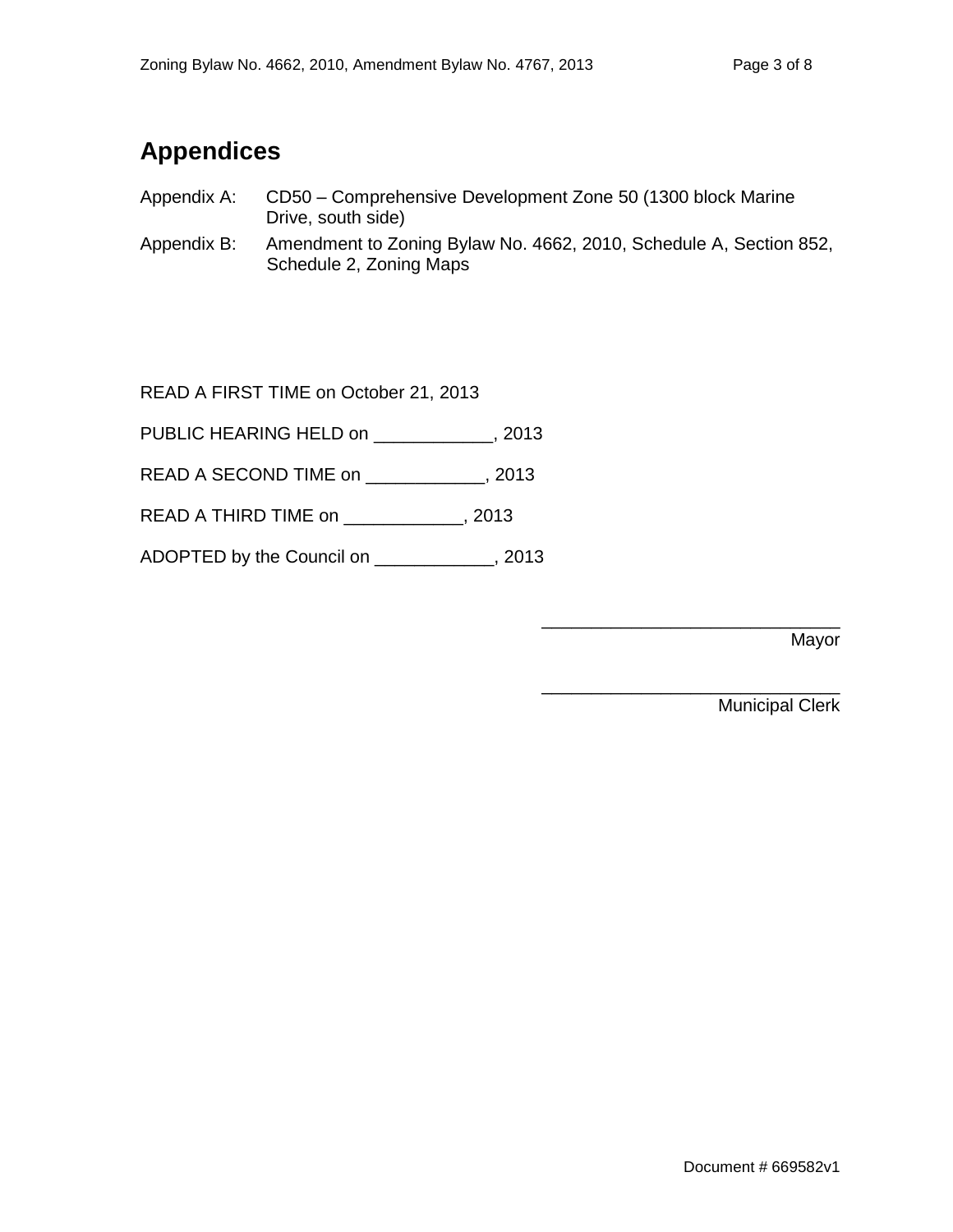# **APPENDIX A**

## **650 – CD50 (1300 block Marine Drive, south side)**

#### **650.01 Map**

Lands zoned CD50 shall be identified as Areas A, B, and C as shown on the map below:



#### **BELLEVUE AVENUE**

#### **650.02 Permitted Uses**

- (1) The permitted uses within Area A are as follows:
	- a. First storey
		- i. Personal services
		- ii. Restaurant
		- iii. Retail
	- b. Second storey and above
		- i. Apartments
		- ii. Home based business
- (2) The permitted uses within Area B are as follows:
	- a. First storey
		- i. Personal services
		- ii. Retail
		- iii. Office
	- b. Second storey
		- i. Office
	- c. Third storey and above
		- i. Apartments
		- ii. Home based business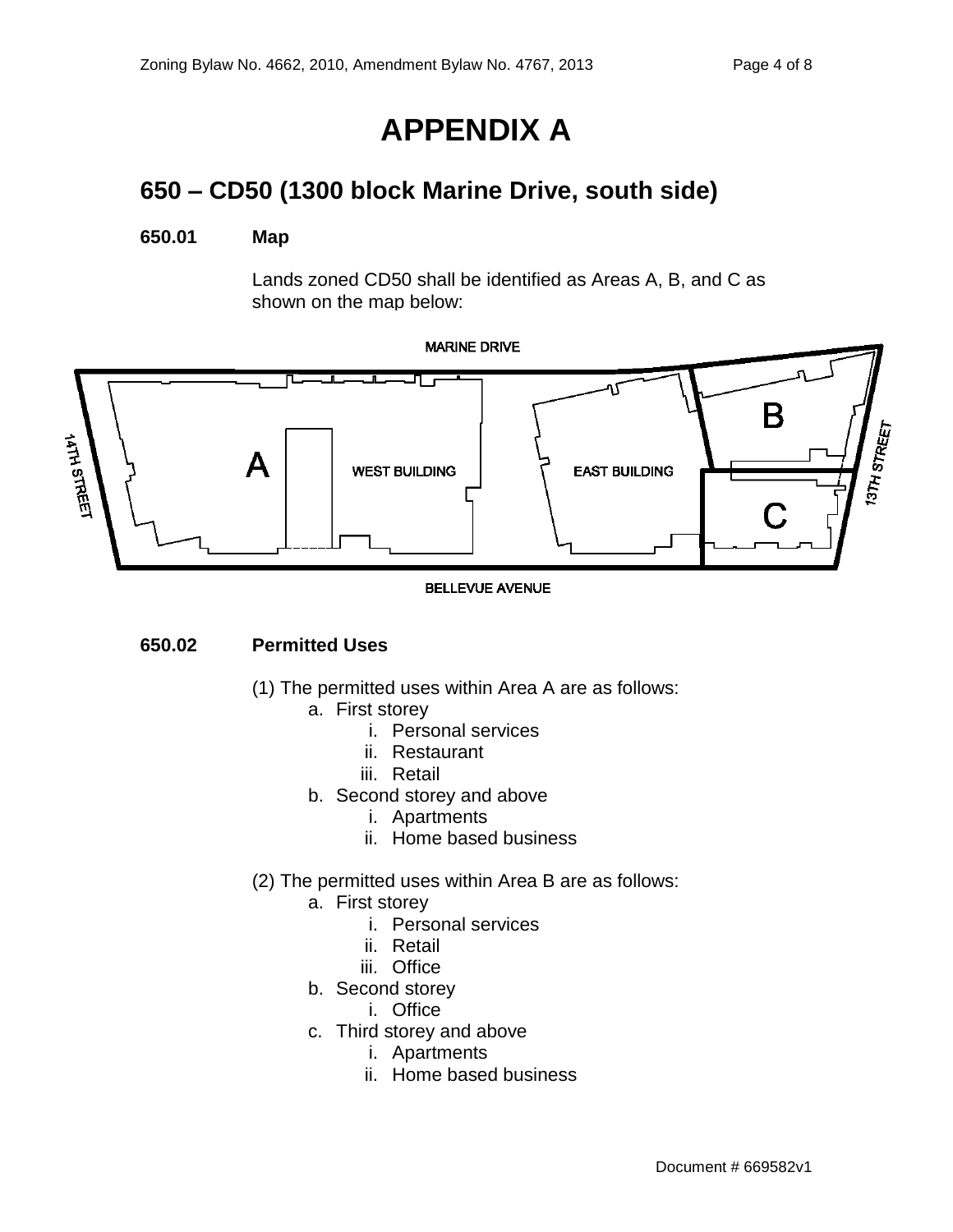- (3) The permitted uses within Area C are as follows:
	- a. First and second storeys
		- i. Townhouses
		- ii. Home based business
	- b. Third storey and above
		- i. Apartments
		- ii. Home based business

#### **650.03 Conditions of Use**

- (1) For greater certainty, the first storey is the storey entered at ground level.
- (2) Personal services excludes office-like uses such as retail banking, investment or financial management, insurance, travel agencies, or similar uses.
- (3) Restaurant includes liquor primary premises.
- (4) Retail excludes office-like uses such as retail banking, investment or financial management, insurance, travel agencies, or similar uses, but includes the production of goods for retail sale on the business premises, such as food and baked goods.
- (5) Office excludes education, tutoring, or similar uses.
- (6) Residential uses are not permitted at grade except for: entrance lobbies serving dwellings above the ground floor; and within Area C where only ground oriented townhouses are permitted.
- (7) The following uses are specifically excluded from the zone:
	- a. Arcade, bowling alley, pool or billiards, theatre, casino or other gambling, nightclub, or similar uses.
	- b. Automobile related businesses including drive-throughs, sales or showrooms, gasoline stations, or similar uses.
	- c. Industrial or manufacturing uses.
	- d. Pawn shop or social escort service.

#### **650.04 Floor Area Ratio (FAR)**

- (1) For the purposes of calculating FAR, the site is 7945.5 square metres, being the size prior to any highway dedication(s) to the municipality.
- (2) In addition to the areas excluded from the calculation of FAR by Section 120.21(2), 256.6 square metres of ground floor mechanical or electrical rooms may also be excluded.
- (3) Total: maximum 2.94 FAR
- (4) Apartment residential: maximum 2.33 FAR
- (5) Townhouse residential: maximum 0.11 FAR
- (6) Ground-level commercial: minimum 0.39 FAR
- (7) Office: minimum 0.06 FAR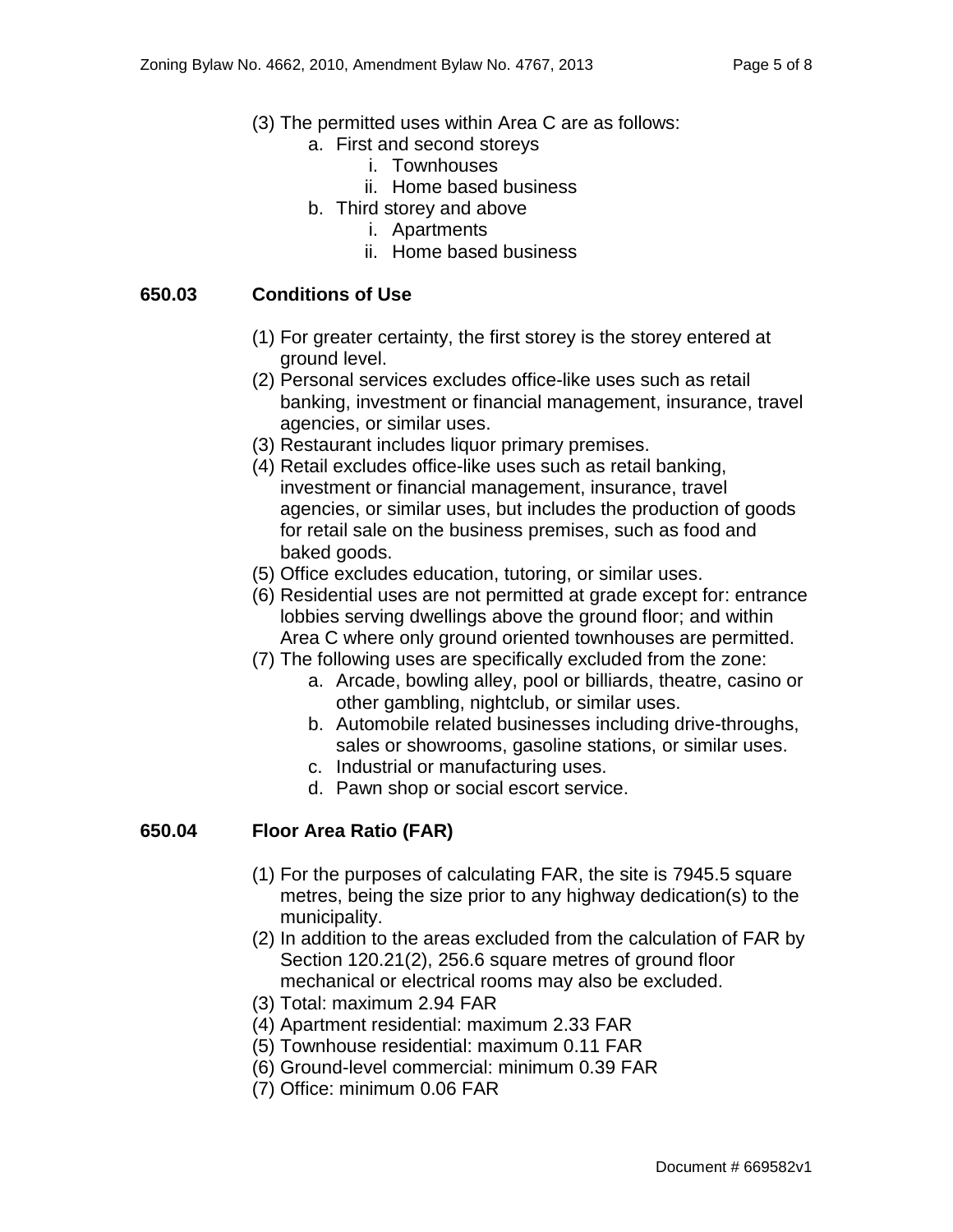#### **650.05 Number of Units & Unit Size**

- (1) Maximum permitted number of apartments is 94.
- (2) Maximum permitted number of townhouses is 4.
- (3) A minimum of 50% of residential units must be lesser than or equal to 140 square metres in size, and a minimum of 70% of residential units must be lesser than or equal to 233 square metres in size.

#### **650.06 Setbacks**

- (1) Marine Drive: minimum 0.8 metres for the West Building, and minimum 0.6 metres for the East Building.
- (2) Bellevue Avenue: minimum 3.0 metres, except minimum 1.2 metres where ground-oriented townhouses are permitted.
- (3) 13th Street: minimum 0.5 metres
- (4) 14th Street: minimum 5.4 metres

#### **650.07 Building Height**

- (1) Building height is to be measured from the curb level at Marine Drive between the West and East Buildings.
- (2) West building: maximum 24.6 metres above curb level.
- (3) East building: maximum 21.4 metres above curb level.
- (4) Rooftop elevator overruns: maximum 2.8 metres in addition to the permitted building height for a maximum area of 65 square metres.
- (5) Raised penthouse ceilings: maximum 1.83 metres in addition to the permitted building height for a maximum area of 55 square metres, and maximum 1.22 metres in addition to the permitted building height for a maximum area of 115 square metres.

#### **650.08 Number of Storeys**

- (1) West building: maximum 7 storeys.
- (2) East building: maximum 6 storeys.

#### **650.09 Off-street Parking**

- (1) Commercial
	- a. 1 parking space for every 37 square metres of net commercial floor area (excluding common access corridors).
	- b. A minimum 50% of commercial parking spaces are to be provided for customer use (unreserved and not controlled by individual tenant leaseholders).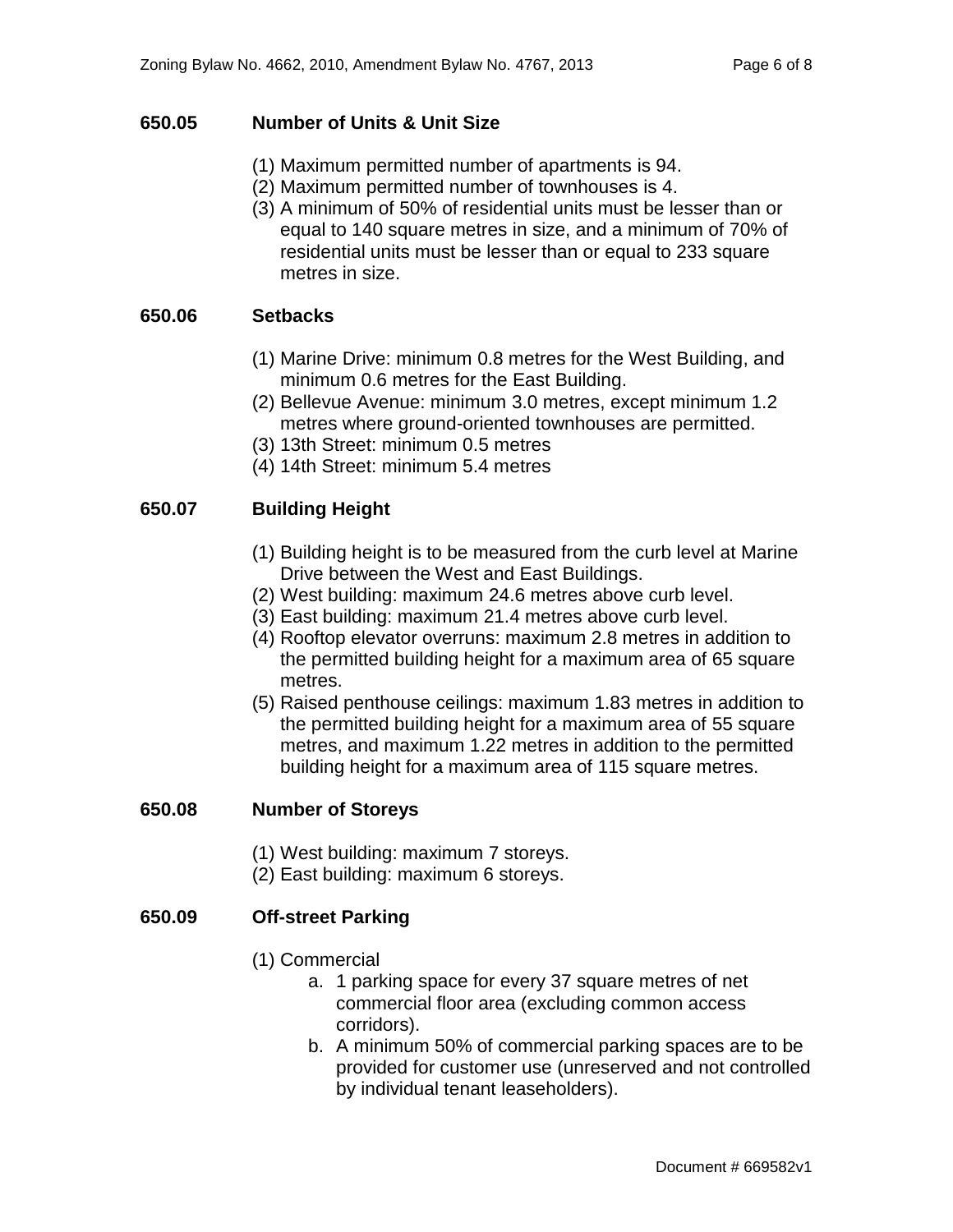- (2) Residential
	- a. 1 parking space for every 84 square metres of net residential floor area (excluding common access corridors), except that greater than 2 parking spaces per dwelling need not be provided.
	- b. Residential visitor parking spaces must be provided in the amount of 11 spaces or 5% of the total residential stalls required, whichever is greater.
- (3) A minimum of 299 parking spaces shall be provided.
- (4) Secure bicycle parking shall be provided at the minimum of 1 space per dwelling (not averaged) and 1 space per 300 square metres of net commercial floor area (excluding common access corridors); secure bicycle parking may be provided within a private vehicle garage or in a secure storage room.
- (5) Visitor bicycle parking shall be provided at the minimum of 1 space per 200 square metres of net commercial floor area (excluding common access corridors) and shall be located onsite or in the boulevard area surrounding the development as approved by the District.

#### **650.10 Off-street Loading, Garbage, and Recycling**

- (1) Two off-street loading spaces shall be provided each with a minimum length of 9.1 metres, a minimum width of 3.9 metres, and a minimum clear height of 3.7 metres.
- (2) An underground garbage and recycling area shall be provided with a minimum area of 75 square metres.
- (3) Garbage and recycling service/sorting area shall be provided on each residential floor, except for the second level of the residential townhouses.